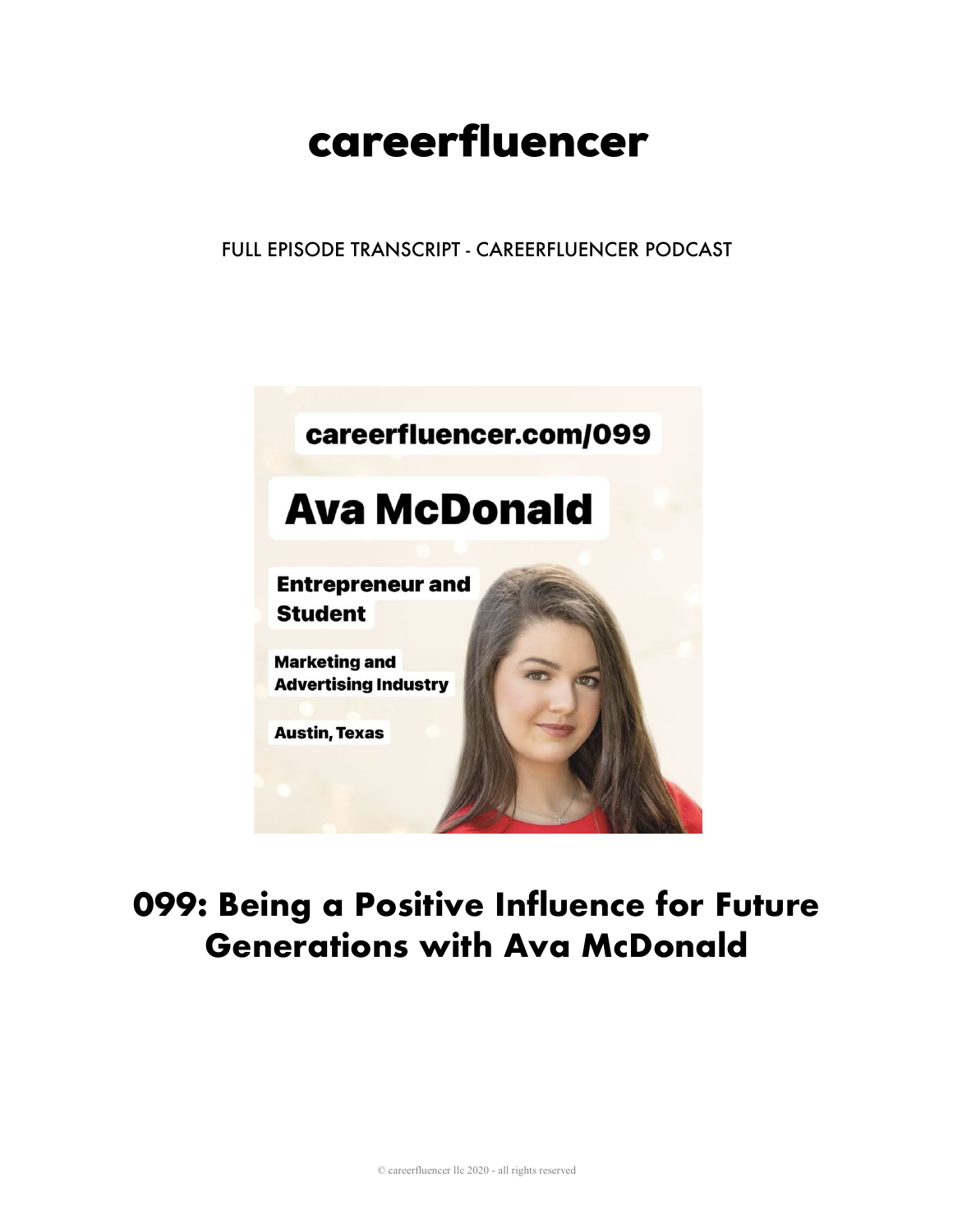### FULL EPISODE TRANSCRIPT - CAREERFLUENCER PODCAST **099: Being a Positive Influence for Future Generations with Ava McDonald**

Welcome to the Careerfluencer podcast. This is Ava McDonald. I'm an entrepreneur and student currently based out of Austin, Texas.

You just have to have the drive and the motivation to say that this is what I want to do. And this is how I'm going to get there and take small steps. If you find something that you're really passionate about, and that you want to change or make better, I really encourage everyone to go for it.

I absolutely think that the fact that both my parents are entrepreneurs, that was the defining force in my life, they have always encouraged me to think critically and look at ways that I can make a positive difference or solve problems that I saw in my life. And I actually started my first company at the age of six writing and illustrating books that I would sell to my family and friends at holidays. So that was really my first entrepreneurial endeavor.

And you know, honestly, I, I really believe that all teenagers should start a business. And people look at me when I say that, and they're pretty confused. But I think that teenagers and entrepreneurs actually have so much in common, like a desire to innovate, the willingness to take risks, it's definitely hard to be a young entrepreneur, I started supplements when I was 17.

So there are a lot of people out there that were doubtful about my ability to start and run a business as a high school student, my biggest achievement academically It was a middle school degree. So it was definitely hard to be taken seriously, because it's not something that's so common that a 17 year old walks into a boardroom with a bunch of CEOs to pitch their idea. But you know, I quickly learned that data is so important, because that is something that can prove to huge companies that you can provide value and be an asset, no matter how old you are.

And I tell people all the time, one of the biggest things that I've learned is that the most important number is not your age, but it's the value that you can provide to your customers. So I actually began interning in marketing as a sophomore in high school. And from there, I just really loved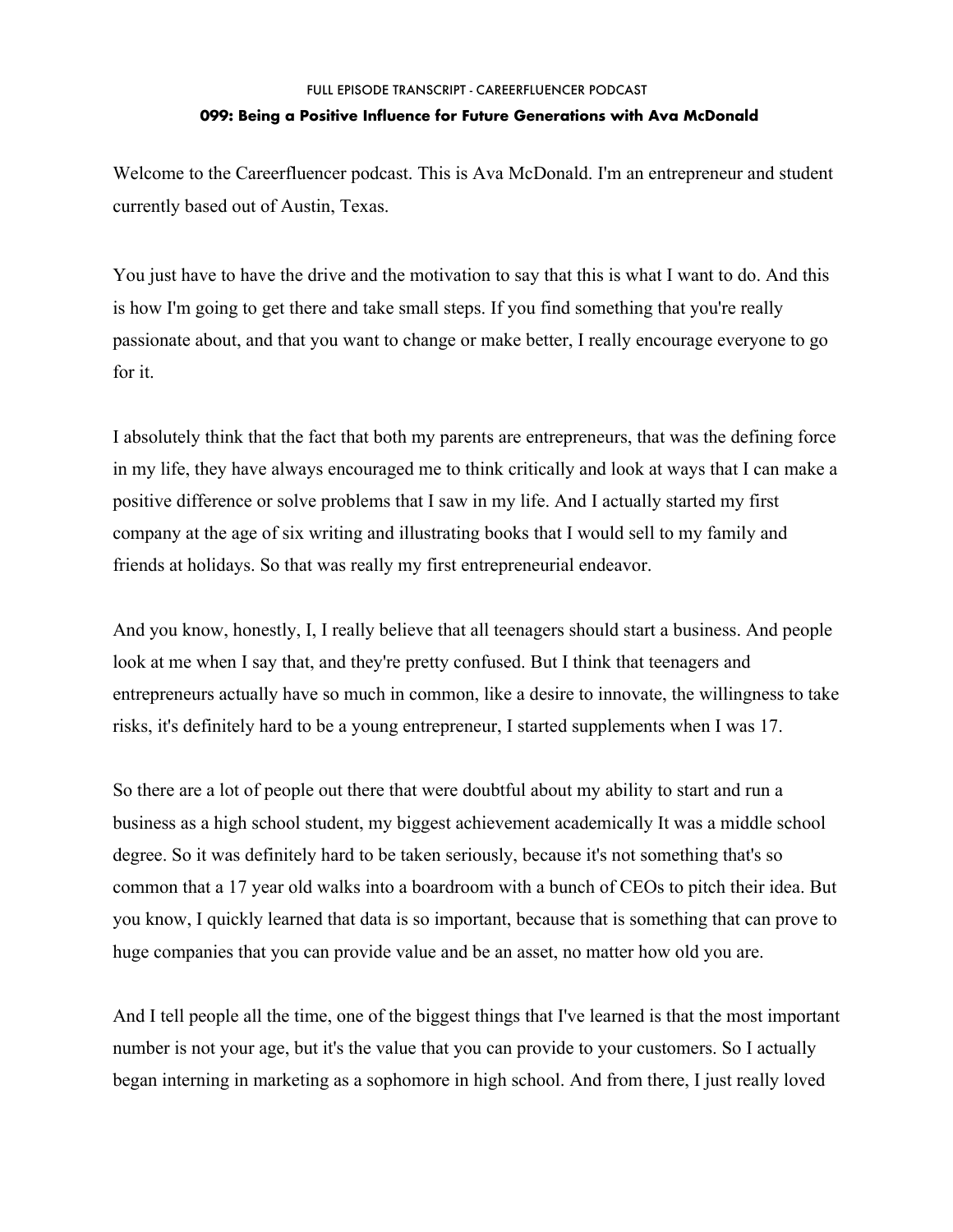#### FULL EPISODE TRANSCRIPT - CAREERFLUENCER PODCAST

#### **099: Being a Positive Influence for Future Generations with Ava McDonald**

what I was doing. So I was able to intern at a PR firm in my area. And I was the first high school student ever accepted into that program. And from that internship, I learned so much I made so many valuable connections, and really realized that this is what I wanted to do, I actually fell into entrepreneurship.

By accident, I really was just scrolling on social media, and I saw a blatant lack of authenticity and sponsored posts. And it really just came to me pretty instantaneously that there was really something to be done about this. And after doing market research, I found out that the solution that I wanted didn't exist. So I decided it was my role to create the solution that I wanted to see. And I'm really passionate about empowering members of my generation, to take a more active role in the social media marketing economy and utilize their authentic influence to connect with their friends and promote the products that they authentically love.

Every single business starts with just an idea, we all start at the same place. And I'm entirely self funded. Of course, nothing's really normal about starting a business at 17. But I think that's what's great about it. And as Gen Z consumers, we really have something to offer to marketing professionals to CEOs. But I really take every day of being an entrepreneur, like being a student, I'm looking at opportunities to learn, making mistakes is just an opportunity for growth.

So I think that it's important to look at every day, like you're in a class discussion or seminar, find ways to listen to others opinions, interpret those think about ways that you can learn and grow. And I think that that's really my entrepreneurial philosophy is to treat running a business like being a student, you know, what really drives me is the fact that I've found something that I'm authentically passionate about, which is making social media a more authentic place for my generation, and also something that I'm really good at. And I'm so lucky to have found that at an early age and people ask me a lot how I was able to do that. But really, it was from gaining that experience early on in high school through internships, finding what I enjoyed about a certain space, but also combining that with what I would like to change and what I would like to make better.